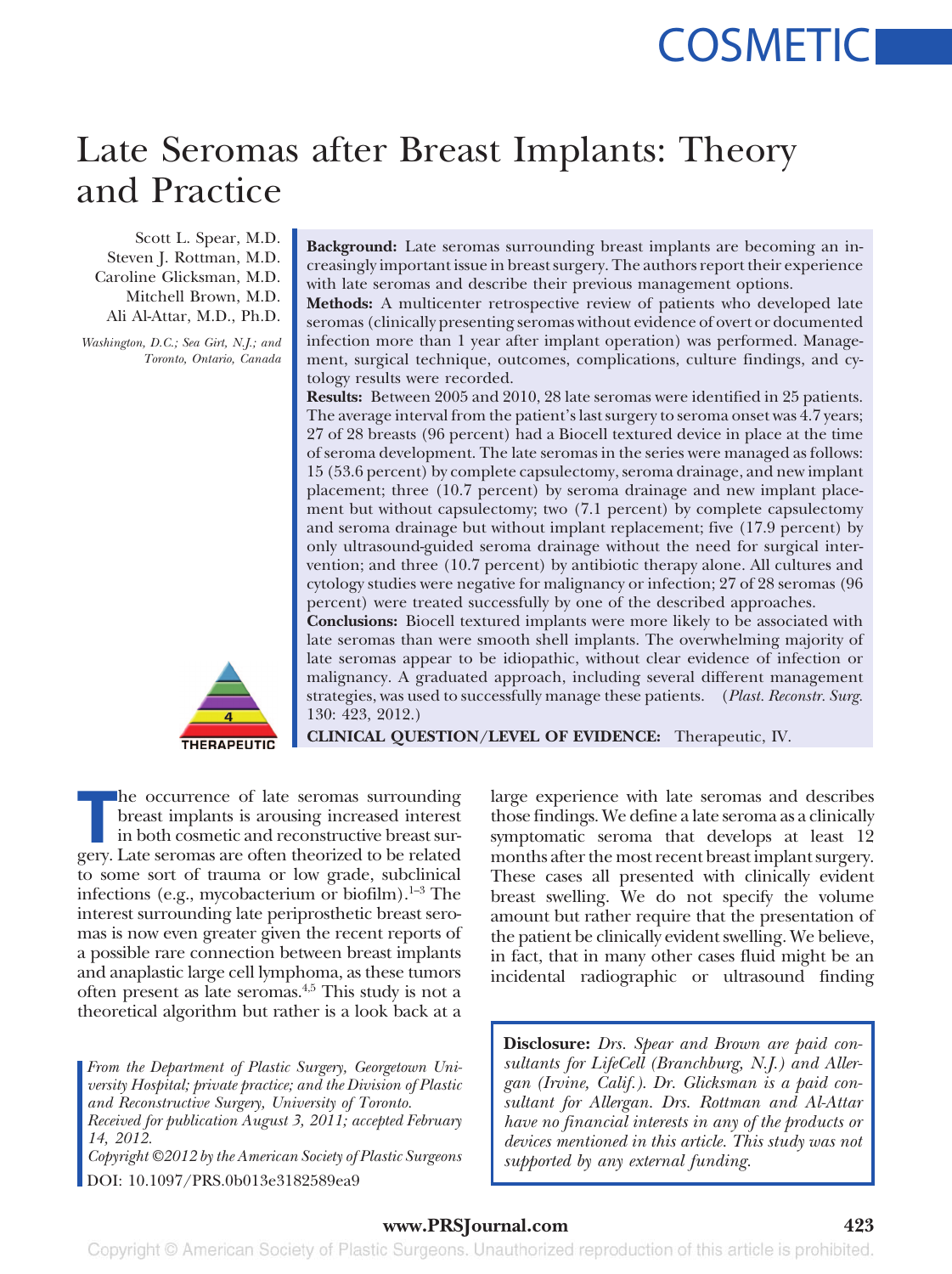around many implants, but that would not fit our criteria.

Seroma following breast implant surgery is a rare occurrence, particularly in the late postoperative period, arbitrarily defined here as greater than 1 year. Descriptions of late seromas in the literature have been mainly individual or small case reports, generally followed by speculation as to etiology. The first description of seroma following breast implant surgery appears to have been in 1991, $6$  and for the following two decades, only a few surgeons have added their isolated series.7–14 Several themes have been prevalent. First, late seromas are remarkably rare. In those reports, the incidence of late seromas among their own primary augmentations was 1 percent or less.11,14,15 Second, the vast majority of late seromas reported in these earlier reports were in patients who previously had Biocell (Allergan, Irvine, Calif.) textured implants, leading several authors to speculate that the Biocell textured surface might play a role in the pathophysiology of late seroma formation.<sup>11,15</sup> Third, pocket placement (subpectoral versus subglandular) and device content (saline versus silicone) did not appear to influence the incidence of late seromas. Fourth, despite nearly uniform submission of seroma samples for microbiologic and cytologic examination, the vast majority of seromas were negative for both sets of studies. Finally, although late seromas have been reported to be managed variously by surgery (seroma evacuation and implant exchange), ultrasound-guided aspiration, and conservatively (often with oral antibiotics alone), regardless of treatment the majority of seromas have resolved and recurrence was uncommon.

To further study the characteristics of late seromas, we retrospectively evaluated all clinically evident late seromas that presented to the practices of three established plastic surgeons with different clinical management styles. This review involved patients seen before the recent increased interest in biofilm and before the increased awareness of anaplastic large cell lymphoma and other possible lymphoproliferative disorders in women with breast implants. At the time these patients were managed, these surgeons had no preconceptions regarding the etiology of late seroma formation. These three practices functioned independently and managed these late seromas empirically without referring to any specific theoretical algorithm. With the study period occurring before the recent heightened concern over lymphoproliferative disorders, these patients were treated with a graduated practical approach with the underlying assumption that late seromas could be successfully treated with more than one approach, including antibiotics, percutaneous drainage, or more aggressively with surgery.

We were interested in determining whether the prevailing sentiment linking such seromas with textured implants was correct and how different seroma management techniques fared. Our study was not designed to specifically estimate the incidence or frequency of late seroma formation, as we studied patients who presented to one of the three clinical practices with a seroma, regardless of where or when their previous surgery was performed.

#### **PATIENTS AND METHODS**

An institutional review board–approved, multicenter retrospective review was carried out on patients who developed late seromas. The review took place on patients seen and treated over a 5-year period between December of 2005 through December of 2010 in the practices of Scott Spear, M.D., at Georgetown University Hospital, Washington, D.C.; Caroline Glicksman, M.D., in Sea Girt, N.J.; and Mitchell Brown, M.D., in Toronto, Canada (Figs. 1 through 4). All patients diagnosed with a late seroma were included in this study and could include patients who had their implant surgery initially performed by one of these three surgeons, as well as patients who were initially operated on elsewhere who presented later to one of these three surgeons with a seroma. Data collected included patient demographics, indications for initial surgery, subsequent revision surgeries, and time of seroma onset. Preoperative and postoperative photographs, management technique outcomes, complications, cultures, and cytology results were recorded. Biofilm studies, including polymerase chain reaction– based laboratory testing, were not done due to the timing of this study and the availability of those techniques. A late seroma was defined as a seroma that first presented clinically as symptomatic swelling of the breast 1 year or longer after the most recent breast surgery. Incidental seromas found during surgery or reported on imaging would not qualify unless they were first clinically symptomatic and the radiologic study was performed to make the diagnosis. Statistical analysis was performed with the chi-square test to evaluate for the probability of difference of sets of outcomes.

#### **RESULTS**

Over a 5-year period between December of 2005 and December of 2010, 28 late seromas were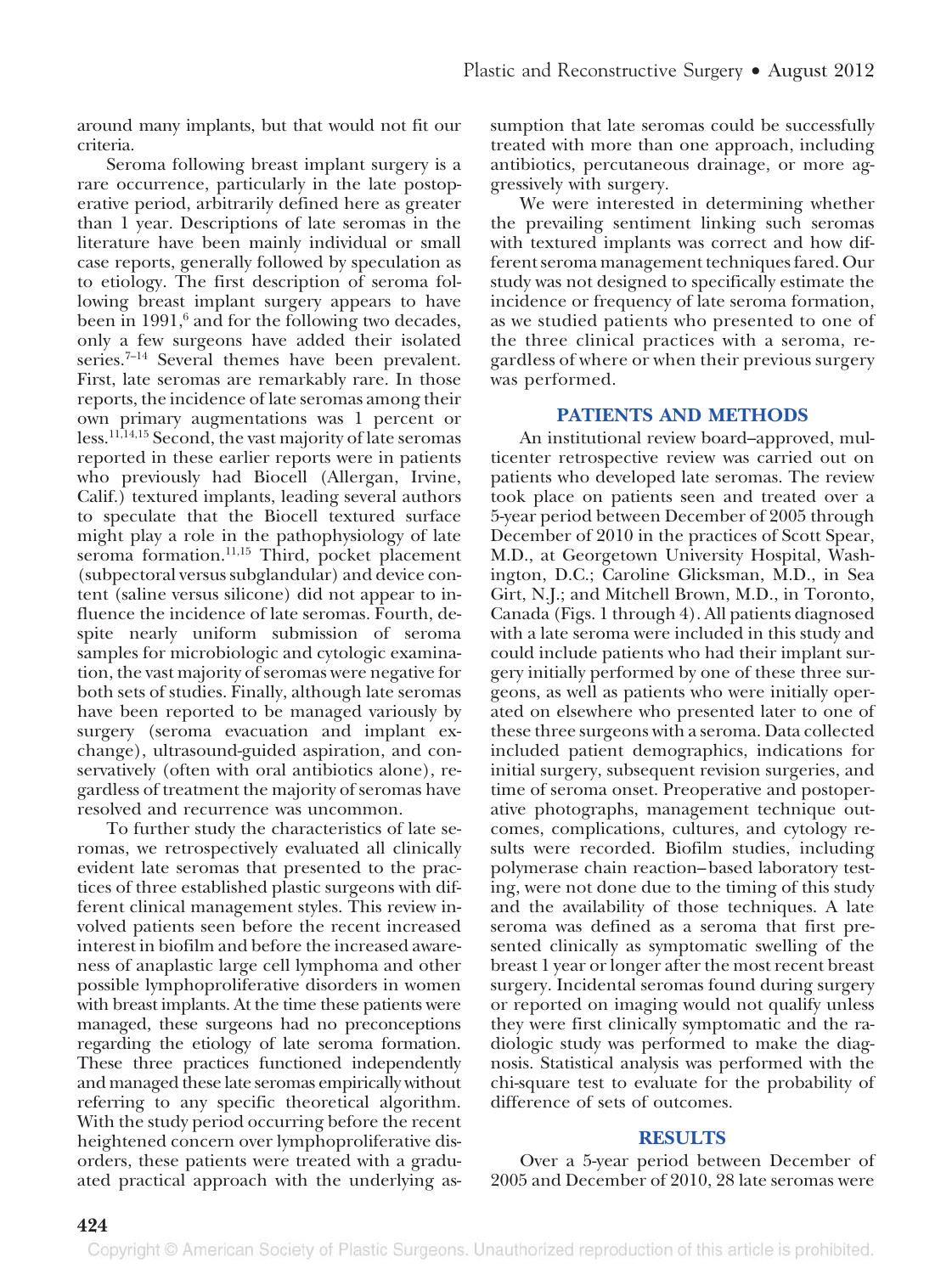

**Fig. 1.** A 38-year-old woman underwent bilateral subpectoral breast augmentation. She developed several right-sided capsular contractures, each treated with capsulectomy and implant exchange to Style 68 high-profile smooth saline implants (Allergan, Inc., Irvine, Calif.); 2.3 years (845 days) after the most recent capsulectomy, she developed a right-sided seroma and bilateral capsular contractures.

identified in 25 patients (Table 1). Three patients developed bilateral seromas simultaneously. The average age across all patients was 44.9 years (range, 26 to 68 years), and average body mass index was  $24$  kg/m $^2$  (range,  $20$  to  $29$  kg/m $^2$ ). In  $19$ breasts (68 percent), the preceding surgery was cosmetic breast augmentation, and in the remaining nine breasts (32 percent), it was breast reconstruction. Three of the nine reconstructed breasts (33 percent) were previously irradiated, and one (4 percent) patient was a former smoker's. The average time from the patient's last implant sur-



**Fig. 2.** The patient shown in Figure 1 subsequently underwent bilateral capsulectomies, seroma drainage, and implant replacement to Style 120 textured implants (Allergan, Inc., Irvine, Calif.). Results of intraoperative cultures and cytologic analyses were negative.

gery to seroma onset was 4.7 years (Fig. 5). At the time of seroma development, 27 breasts (96 percent) had Biocell textured devices in place, and one breast (4 percent) had a smooth implant in place  $(p < 0.0001)$ . Although this review included all patients seen and treated over the 5-year period in the three practices, all of the seromas reported here developed around implants placed by one of the three surgeons.

Some of the seromas in this series had associated findings that were conjectured possible etiologies. Five breasts (18 percent) in four patients presented with findings of possible infection, including redness, swelling, and/or fever. Of these five breasts, two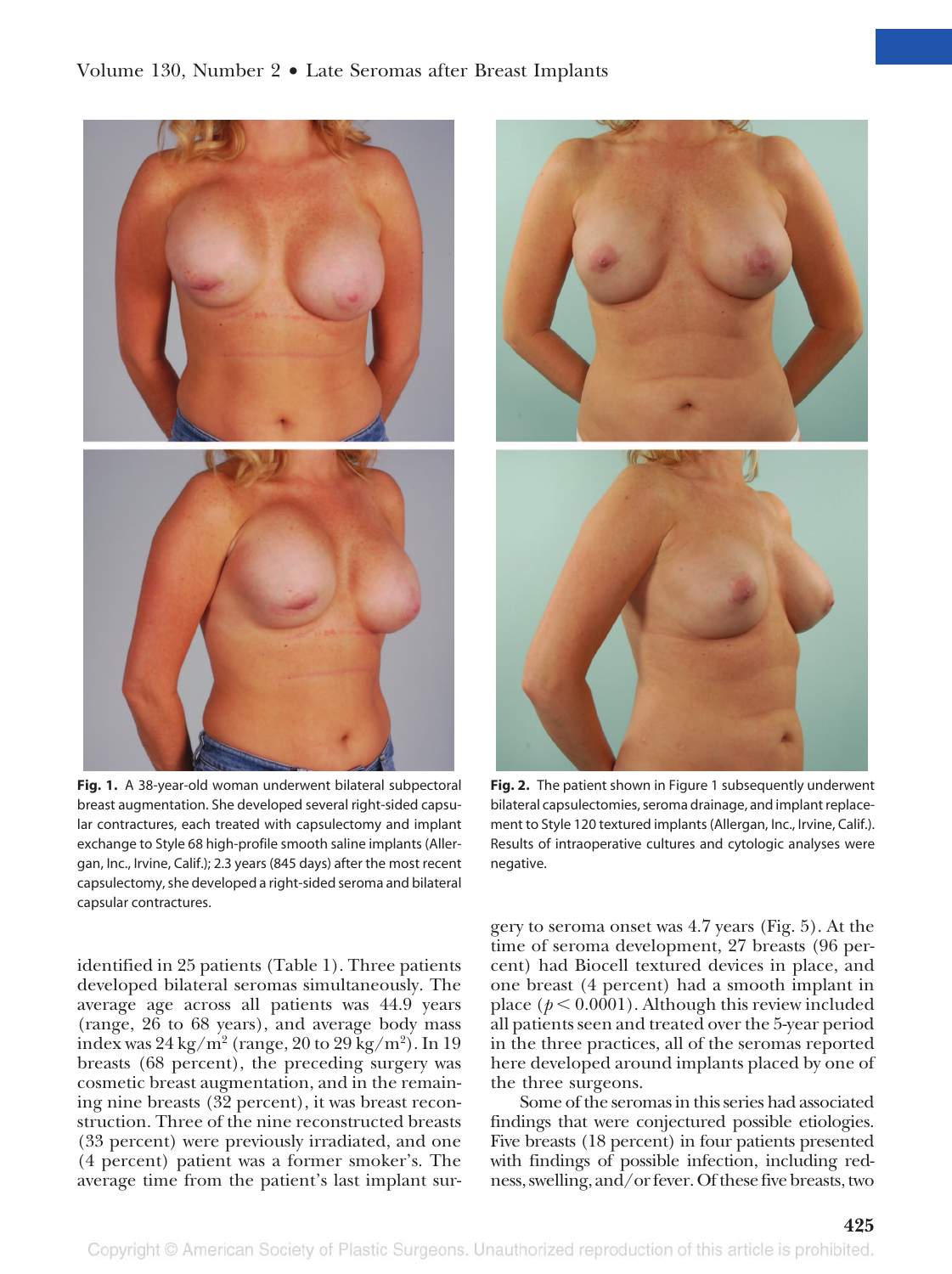

**Fig. 3.** A 60-year-old woman underwent bilateral subpectoral breast augmentation. She developed bilateral capsular contractures, each treated with capsulectomy and implant replacement to Style 120 textured devices (Allergan, Inc., Irvine, Calif.); 1.5 years(545days)after thecapsulotomyprocedure, shedeveloped a left-sided seroma.

resolved with ultrasound-guided drainage of the seroma and antibiotics. Two breasts (in the same patient) were successfully treated with capsulectomy, seroma drainage in the operating room, and implant replacement. One patient whose breast presented with erythema and swelling consistently refused recommended surgical intervention; she was treated on three occasions with oral antibiotics that each time resolved her symptoms; on her last visit, she had no symptom recurrence 4 months after the last episode of swelling and erythema. None of these patients had purulent fluid found on drainage (either ultrasound-guided or open surgical), and all of



**Fig. 4.** The patient shown in Figure 3 subsequently underwent left seroma drainage, capsulectomy,and implant replacement with Style 20 smooth round implants (Allergan, Inc., Irvine, Calif.). Results of intraoperative cultures and cytology studies were negative.

the cultures were sterile, suggesting either no infection, subclinical infection, or seroma fluid sterilized by antibiotic therapy.

Three of the seromas (11 percent) were associated with precedent overt trauma that on clinical examination did not appear to be hematomas. Two of these three seromas were managed with ultrasound-guided drainage that successfully resolved the seromas. The third seroma was treated with capsulectomy, open drainage, and implant exchange, which also successfully treated the seroma. Separately, two of the breasts (7 percent) had dark fluid that resembled a resolving hematoma. This finding was observed during capsulectomy and implant ex-

Copyright © American Society of Plastic Surgeons. Unauthorized reproduction of this article is prohibited.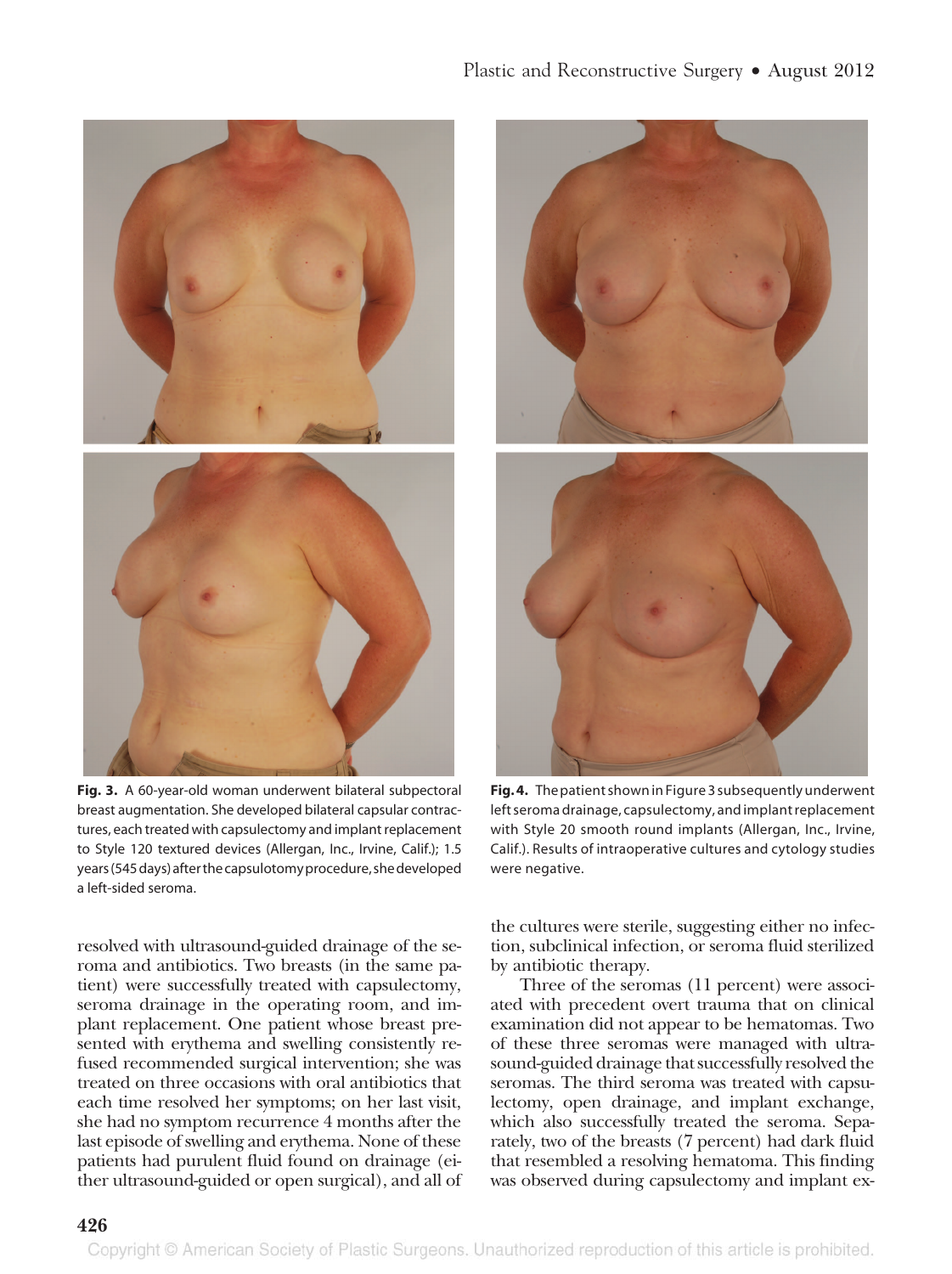| Patient<br>,<br>Š | Surgeon* | <b>Age</b><br>(yr) | Previous Operations                                                                                                                                                                  | Previous Implants                                             | Etiology                                                  | Device at Time of<br>Seroma                             | Time to<br>Seroma<br>(days) | Ultrasound-Guided<br>Drainage?                                                                                                         |
|-------------------|----------|--------------------|--------------------------------------------------------------------------------------------------------------------------------------------------------------------------------------|---------------------------------------------------------------|-----------------------------------------------------------|---------------------------------------------------------|-----------------------------|----------------------------------------------------------------------------------------------------------------------------------------|
| $\overline{ }$    | S.L.S.   | 38                 | revised<br>Cosmetic augmentation,<br>twice                                                                                                                                           | Mentor HP350                                                  | Idiopathic                                                | Allergan Style 68HP<br>(smooth, saline),<br>subpectoral | 845                         | Not attempted                                                                                                                          |
| N                 | S.L.S.   | $\overline{51}$    | revised<br>Cosmetic augmentation,<br>once                                                                                                                                            | 300-340 double<br>lumen                                       | Idiopathic                                                | Allergan Style 110<br>(textured, gel),<br>subpectoral   | 2733                        | Not attempted                                                                                                                          |
| 8                 | S.L.S.   | $\overline{5}$     | revised<br>Cosmetic augmentation,<br>once                                                                                                                                            | 300-340 double<br>lumen                                       | Idiopathic                                                | Allergan Style 110<br>(textured, gel),<br>subpectoral   | 2733                        | Not attempted                                                                                                                          |
| 4                 | S.L.S.   | 56                 | with expander then implant,<br>Staged breast reconstruction<br>no radiation                                                                                                          | McGhan 131                                                    | Possible subclinical<br>hematoma                          | Allergan Style 153<br>(textured, gel),<br>subpectoral   | 4342                        | Not attempted                                                                                                                          |
| 5                 | S.L.S.   | 60                 | revised<br>Cosmetic augmentation,<br>once                                                                                                                                            | subglandular<br>Silicone gel,                                 | Capsular bleeding,<br>hematoma<br>subclinical<br>possible | Allergan Style 120<br>(textured, gel),<br>subglandular  | 545                         | Collection deemed too<br>(based on MRI)<br>percutaneously<br>small to drain                                                            |
| $\circ$           | S.L.S.   | 68                 | with expander then implant<br>Staged breast reconstruction<br>+ radiation                                                                                                            | Tissue expander<br>(McGhán)                                   | Implant rupture                                           | Allergan Style 153<br>(textured, gel),<br>subpectoral   | 6689                        | Not attempted                                                                                                                          |
| 7                 | S.L.S.   | 52                 | with expander and AlloDerm<br>(expander stage complicated<br>then implant; no radiation<br>Staged breast reconstruction<br>by early seroma)                                          | $(133MV) 15 - 575$<br>Tissue expander                         | Idiopathic                                                | Allergan Style 410MF<br>(textured, gel),<br>subpectoral | 1102                        | recurred three weeks<br>patient was taken to<br>later and therefore<br>performed; seroma<br>Ultrasound-guided<br>aspiration<br>surgery |
| $^{\circ}$        | S.L.S.   | 48                 | with expander and AlloDerm,<br>then implant; no radiation;<br>Staged breast reconstruction<br>previous revision                                                                      | Tissue expander<br>(133) 363LF                                | Undocumented<br>suspected<br>infection                    | Allergan Style 410MF<br>(textured, gel),<br>subpectoral | 50 <sub>5</sub>             | Not attempted                                                                                                                          |
| G                 | S.L.S.   | 48                 | with expander and AlloDerm,<br>then implant; no radiation;<br>Staged breast reconstruction<br>previous revision                                                                      | ${\rm Tissue \; expenditure}{(133) \;\; 363 \rm LF}$          | Undocumented<br>suspected<br>infection                    | Allergan Style 410MF<br>(textured, gel),<br>subpectoral | 649                         | Not attempted                                                                                                                          |
| $\equiv$          | S.L.S.   | 63                 | with expander then implant;<br>Staged breast reconstruction<br>no radiation                                                                                                          | ${\rm Tissue \; expenditure}{(133 {\rm MV})}$                 | Implant rupture                                           | Allergan Style 410MF<br>(textured, gel),<br>subpectoral | 2716                        | Not attempted                                                                                                                          |
| $\Box$            | S.L.S.   | 63                 | with expander then implant;<br>Staged breast reconstruction<br>no radiation                                                                                                          | ${\rm Tissue \; expenditure}{(133 {\rm MV})}$                 | Implant rupture                                           | Allergan Style 410MF<br>(textured, gel),<br>submuscular | 2716                        | Not attempted                                                                                                                          |
| $^{12}$           | C.<br>C. | 44                 | Previous cosmetic subglandular<br>staged breast reconstruction<br>with expander (complicated<br>augmentation, followed by<br>by delayed wound healing)<br>then implant, no radiation | Saline subglandular<br>implant; tissue<br>expander<br>(133MN) | Idiopathic                                                | Allergan Style 410FX<br>(textured, gel),<br>subpectoral | 1295                        | drainage performed<br>and was successful<br>Ultrasound-guided                                                                          |

### Volume 130, Number 2 • Late Seromas after Breast Implants

Table 1. Patient Data **Table 1. Patient Data**

**427**

(*Continued*)

 $\label{eq:constrained} (Continued)$ 

Copyright © American Society of Plastic Surgeons. Unauthorized reproduction of this article is prohibited.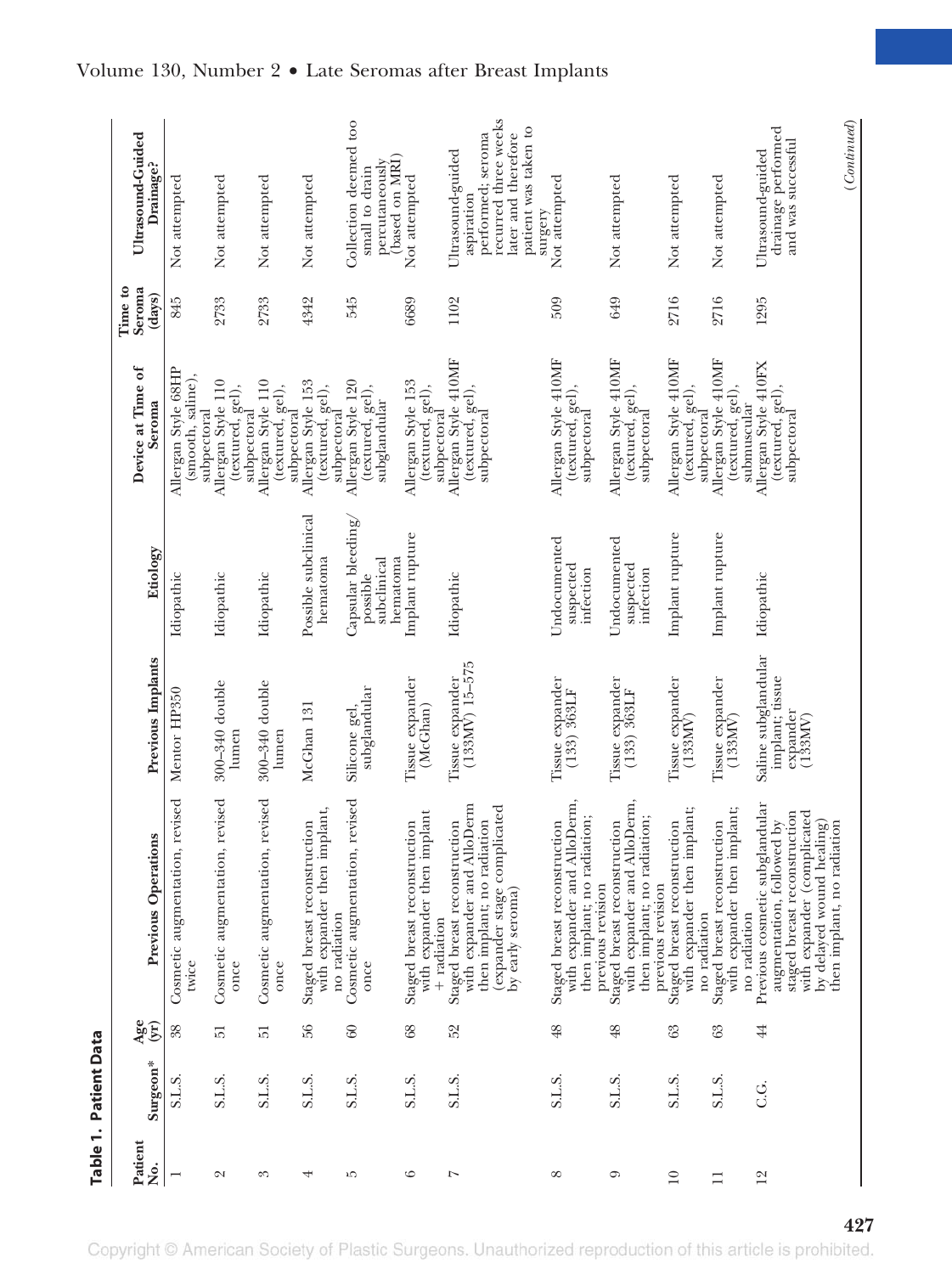| Patient<br>,<br>Ž | Surgeon* | Age<br>(vr) | Previous Operations                                                                        | Previous Implants                                     | Etiology                               | Device at Time of<br>Seroma                                                                                 | Time to<br>Seroma<br>(days) | Ultrasound-Guided<br>Drainage?                                                                                    |
|-------------------|----------|-------------|--------------------------------------------------------------------------------------------|-------------------------------------------------------|----------------------------------------|-------------------------------------------------------------------------------------------------------------|-----------------------------|-------------------------------------------------------------------------------------------------------------------|
| 13                | ن<br>ت   | $60\,$      | with expander then implant,<br>revised twice, no radiation<br>Staged breast reconstruction | Siltex 153-450<br>$(133)$ ; Mentor<br>Tissue expander | Undocumented<br>suspected<br>infection | Allergan Style 410 FX<br>(textured, gel),<br>subpectoral                                                    | 1034                        | drainage performed<br>and was successful<br>Ultrasound-guided                                                     |
| $\overline{14}$   | ن<br>ن   | 44          | Cosmetic augmentation, revised<br>once                                                     | Mentor Siltex<br>354-2712                             | Trauma                                 | Allergan Style 153<br>(textured, gel),<br>subpectoral                                                       | 1778                        | Not performed                                                                                                     |
| 15                | C.<br>C. | 34          | Cosmetic augmentation                                                                      | None                                                  | Trauma                                 | Allergan Style 115<br>(textured, gel)<br>subpectoral                                                        | 468                         | drainage performed<br>and was successful<br>Ultrasound-guided                                                     |
| $16 \,$           | C.C.     | 48          | revised<br>Cosmetic augmentation,<br>once                                                  | (submuscular)<br>Smooth round<br>saline               | Undocumented<br>suspected<br>infection | Allergan Style 153<br>(textured, gel)<br>subpectoral                                                        | 2526                        | drainage performed<br>and was successful<br>Ultrasound-guided                                                     |
| $\overline{17}$   | C.<br>C. | 28          | Cosmetic augmentation                                                                      | None                                                  | Undocumented<br>suspected<br>infection | Allergan Style 110<br>(textured, gel)<br>subpectoral                                                        | 1031                        | Not attempted                                                                                                     |
| $^{18}$           | C.G.     | 39          | Cosmetic augmentation                                                                      | None                                                  | Idiopathic                             | Allergan Style 110<br>(textured, gel)<br>subpectoral                                                        | 2651                        | Collection deemed too<br>based on MRI and<br>percutaneously<br>small to drain<br>ultrasound)                      |
| 19                | C.G.     | 36          | Cosmetic augmentation                                                                      | None                                                  | Exercise-induced<br>trauma             | Allergan Style 153<br>(textured, gel)<br>subpectoral                                                        | 1041                        | drainage performed<br>and was successful<br>Ultrasound-guided                                                     |
| $\overline{6}$    | M.H.B.   | 38          | Cosmetic augmentation<br>mastopexy                                                         | None                                                  | Idiopathic                             | Allergan Style 410MF<br>$\begin{array}{c}(\text{extract}, \, \text{gel}) \\ \text{subglandular}\end{array}$ | 865                         | therefore patient was<br>pérformed; seroma<br>Ultrasound-guided<br>recurred and<br>aspiration                     |
| $\overline{2}$    | M.H.B    | 45          | Cosmetic augmentation                                                                      | None                                                  | Idiopathic                             | Allergan Style 115<br>(textured, gel)<br>subglandular                                                       | 635                         | taken to surgery<br>Not attempted                                                                                 |
| 22                | M.H.B.   | 42          | Cosmetic augmentation                                                                      | None                                                  | Idiopathic                             | Allergan Style 410MF<br>(textured, gel) 410<br>MF subpectoral                                               | 840                         | Not attempted                                                                                                     |
| 23                | M.H.B.   | 32          | Cosmetic augmentation                                                                      | None                                                  | Idiopathic                             | Allergan Style 115<br>(textured, gel)<br>subglandular                                                       | 970                         | therefore patient was<br>performed; seroma<br>Ultrasound-guided<br>taken to surgery<br>recurred and<br>aspiration |
| 24                | M.H.B.   | 39          | Cosmetic augmentation                                                                      | None                                                  | Idiopathic                             | Allergan Style 410FF<br>(textured, gel)<br>subpectoral                                                      | 955                         | (Continued)<br>drainage performed<br>and was successful<br>Ultrasound-guided                                      |

Table 1. (Continued) **Table 1. (***Continued***)**

428<br>Copyright © American Society of Plastic Surgeons. Unauthorized reproduction of this article is prohibited.

## Plastic and Reconstructive Surgery • August 2012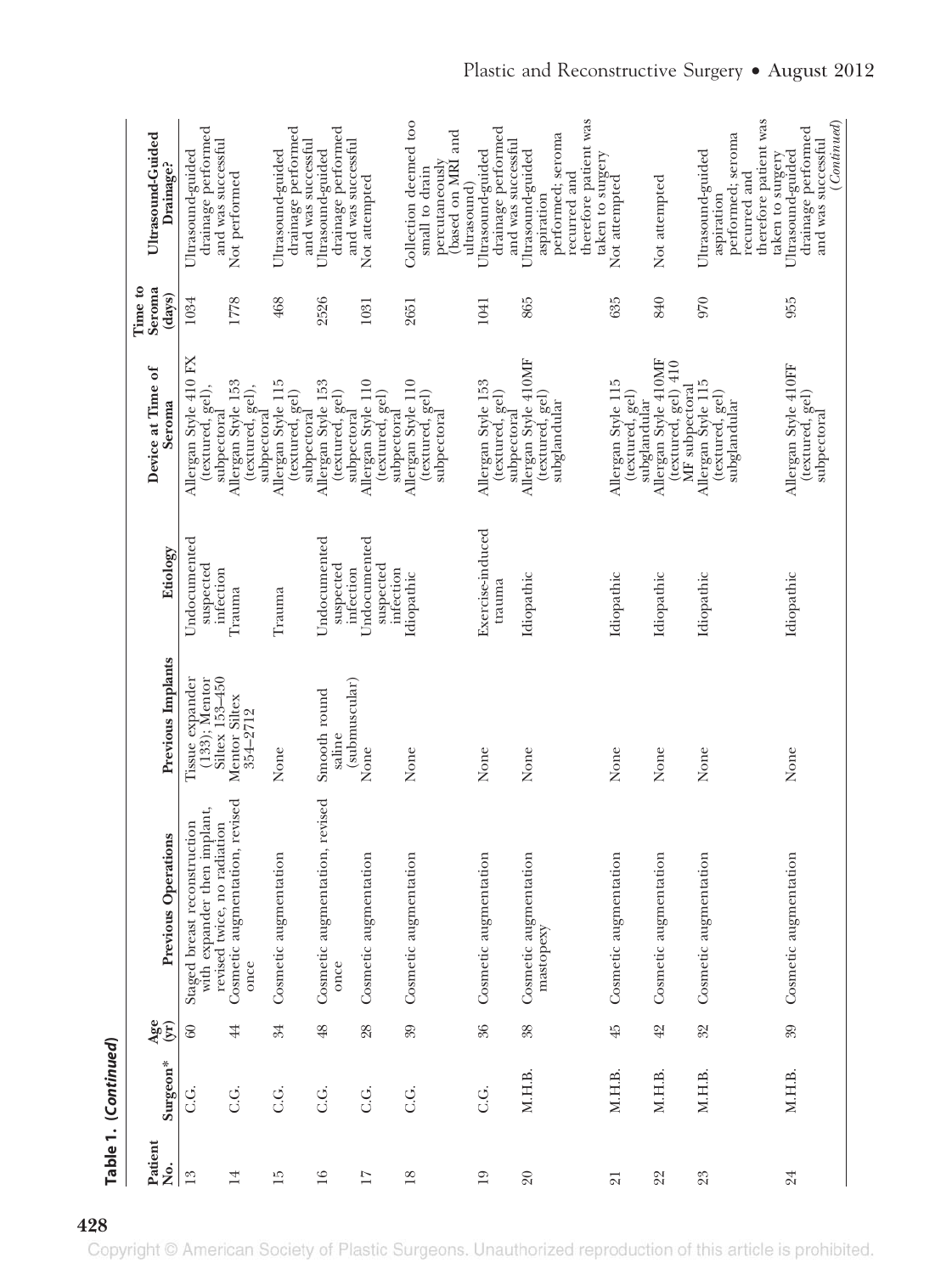|                   | Table 1. (Continued)             |                                                              |                                                               |            |                                                                            |                             |                                                                                                                   |
|-------------------|----------------------------------|--------------------------------------------------------------|---------------------------------------------------------------|------------|----------------------------------------------------------------------------|-----------------------------|-------------------------------------------------------------------------------------------------------------------|
| Patient<br>。<br>2 | Age<br>Surgeon* (yr)             | Previous Operations                                          | Previous Implants                                             | Etiology   | Device at Time of<br>Seroma                                                | Time to<br>Seroma<br>(days) | Ultrasound-Guided<br>Drainage?                                                                                    |
| 25                | M.H.B.                           | 26 Cosmetic augmentation                                     | None                                                          | Idiopathic | 410MM (textured,<br>Allergan Style                                         | 1370                        | Not attempted                                                                                                     |
| 26                | M.H.B.                           | 31 Cosmetic augmentation                                     | None                                                          | Idiopathic | gel) subpectoral<br>Allergan Style 410FX<br>(textured, gel)<br>subpectoral | 1395                        | drainage performed<br>and was successful<br>Jltrasound-guided                                                     |
| 27                | M.H.B.                           | 36 Cosmetic augmentation                                     | None                                                          | Idiopathic | Allergan Style<br>410MM (textured,<br>gel) subpectoral                     | 2720                        | therefore patient was<br>performed; seroma<br>Ultrasound-guided<br>taken to surgery<br>recurred and<br>aspiration |
| 28                | M.H.B.                           | 36 Cosmetic augmentation                                     | None                                                          | Idiopathic | Allergan Style 410ML<br>(textured, gel)<br>subpectoral                     | 765                         | Not attempted                                                                                                     |
|                   | MRI, magnetic resonance imaging. | *The surgeons were Scott L. Spear, M.D. (S.L.S.); Caroline ( | Glicksman, M.D. (C.G.); and Mitchell H. Brown, M.D. (M.H.B.). |            |                                                                            |                             |                                                                                                                   |



Fig. 5. Scatter graph of onset of late seroma formation. Note the two clusters of onset, the first between 600 and 1100 days, and the second between 2500 and 2700 days.

change, with successful resolution in both. Finally, four breasts (14 percent) were found to have ruptured implants or gel bleeding associated with the seromas; all four breasts were successfully managed with capsulectomy, open surgical drainage of the seromas, and implant exchange.

The late seromas in our series were managed in a variety of different ways (Table 2). Twenty of the 28 seromas (71 percent) ultimately underwent open surgical treatment, whereas eight (29 percent) did not. Fifteen of the 28 patients (54 percent) underwent a complete capsulectomy with simultaneous drainage of their seroma and placement of a new implant. Nine textured devices and six smooth devices were used to replace these 15 explanted implants. Three patients (11 percent) had their implants replaced with simultaneous drainage of their seroma, but without capsulectomy. Two of these new devices placed were smooth, and one was a Biocell textured implant. Two breasts (7 percent) underwent complete capsulectomy with seroma drainage but did not have implant replacement. Thus, 15 seromas (54 percent) were treated with capsulectomy with or without replacement, and 16 seromas (57 percent) underwent implant replacement with or without capsulectomy.

Four of the 20 patients ultimately treated surgically initially had percutaneous seroma drainage procedures without resolution of the seroma either because of recurrence or intentionally incomplete drainage. This led to open surgical drainage of the seroma, capsulectomy, and implant replacement. The average follow-up length was 401 days for those five seromas successfully treated only with ultrasound-guided drainage, 439 days for those treated with antibiotics alone (*n* 3), and 364 days for those treated with surgery  $(n = 20)$ . The average follow-up duration after seroma treatment for all patients was 12.8 months.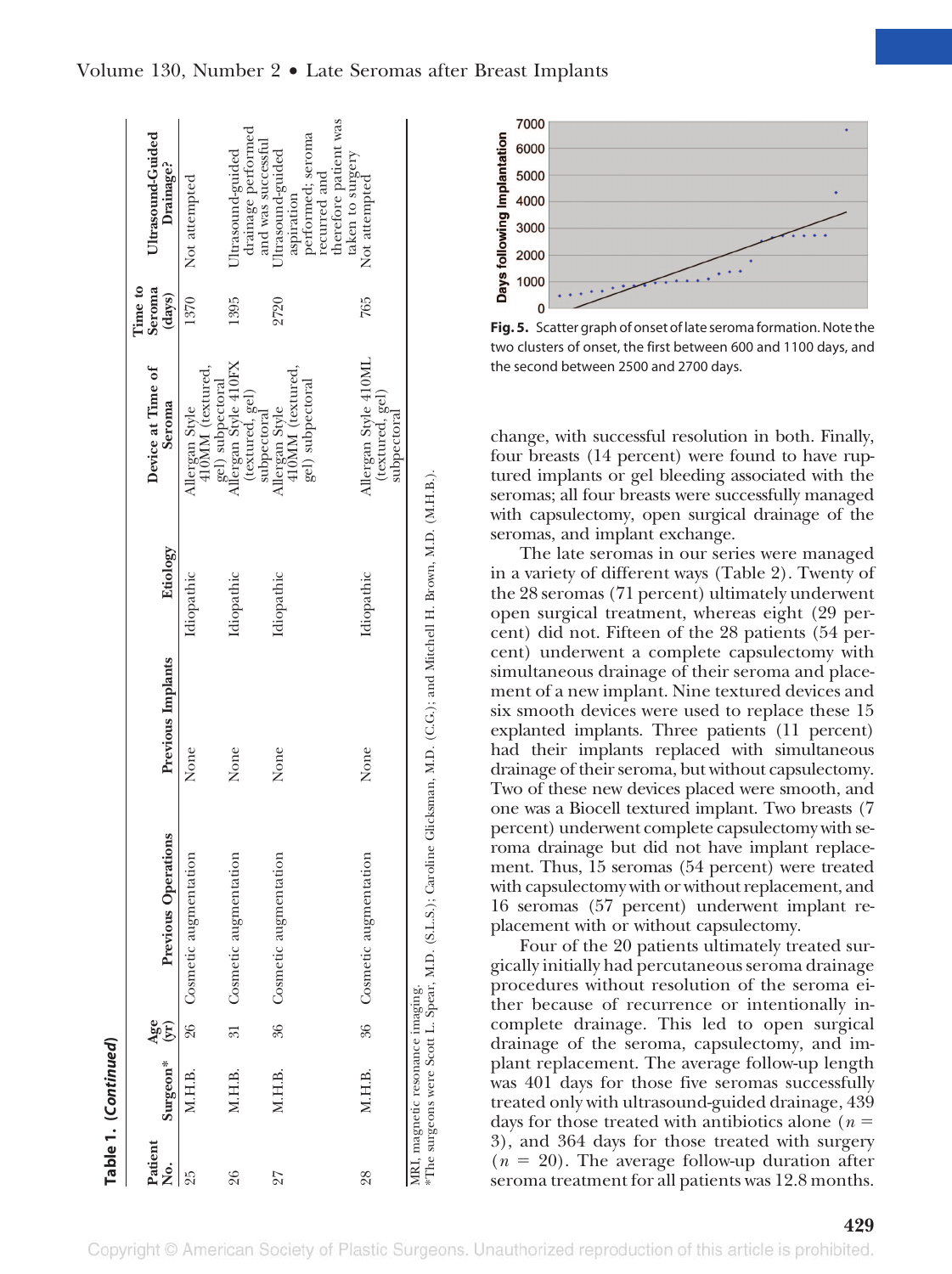| Patient<br>,<br>Ž | agement<br>Man                                                                                                                                                                                 | Culture                                                                                                                                                                                                                                                                                                                                                                                                                                                                                      | Cytology               | Duration (days)<br>Follow-Up | Complications<br>Outcome,                                                                          |
|-------------------|------------------------------------------------------------------------------------------------------------------------------------------------------------------------------------------------|----------------------------------------------------------------------------------------------------------------------------------------------------------------------------------------------------------------------------------------------------------------------------------------------------------------------------------------------------------------------------------------------------------------------------------------------------------------------------------------------|------------------------|------------------------------|----------------------------------------------------------------------------------------------------|
| $\mathbf{\Omega}$ | ed with Style 120 implant (textured, silicone)<br>Capsulectomy, seroma drainage, implant removal<br>Capsulectomy, seroma drainage, implant replac                                              | Neg<br>Neg                                                                                                                                                                                                                                                                                                                                                                                                                                                                                   | ${\rm Neg}$<br>Neg     | 26<br>870                    | Seroma resolved<br>Seroma resolved:                                                                |
| S                 | Capsulectomy, seroma drainage, implant removal                                                                                                                                                 | ${\rm Neg}$                                                                                                                                                                                                                                                                                                                                                                                                                                                                                  | Neg                    | 26                           | implant not replaced<br>Seroma resolved;                                                           |
|                   | Style 45 implant (smooth, silicone)<br>Capsulectomy, seroma drainage, implant replaced with                                                                                                    | Neg<br>Neg                                                                                                                                                                                                                                                                                                                                                                                                                                                                                   | Neg                    | 275                          | implant not replaced<br>Seroma resolved                                                            |
| まち67              | Style 20 implant (smooth, silicone)<br>Style 20 implant (smooth, silicone)<br>Capsulectomy, seroma drainage, implant replaced with<br>Capsulectomy, seroma drainage, implant replaced with     |                                                                                                                                                                                                                                                                                                                                                                                                                                                                                              | Neg                    | 192<br>371                   | Seroma resolved<br>Seroma resolved                                                                 |
|                   | Style 410MF implant (textured,<br>Capsulectomy, seroma drainage, implant replaced with                                                                                                         | peg<br>Neg                                                                                                                                                                                                                                                                                                                                                                                                                                                                                   | peg<br>Neg             | 244                          | Seroma recurrence;                                                                                 |
|                   | silicone                                                                                                                                                                                       |                                                                                                                                                                                                                                                                                                                                                                                                                                                                                              |                        | 441                          | eventual explant<br>Seroma resolved                                                                |
| ∞ ာ               | Capsulectomy, seroma drainage, implant replaced with Style 410MF implant (textured, silicone)<br>Capsulectomy, seroma drainage, implant replaced with Style 410MF implant (textured, silicone) |                                                                                                                                                                                                                                                                                                                                                                                                                                                                                              | Neg<br>Neg             | 441                          | Seroma resolved                                                                                    |
| $\overline{10}$   | Capsulectomy, seroma drainage, implant replaced with Style 410FX implant (textured, silicone)                                                                                                  |                                                                                                                                                                                                                                                                                                                                                                                                                                                                                              | peg<br>Zeg             | 489                          | Seroma resolved                                                                                    |
| 12<br>$\Box$      | Seroma resolved with ultrasound-guided drainage; patient later underwent capsulectomy<br>ed with Style 410FX implant (textured, silicone)<br>Capsulectomy, seroma drainage, implant replac     | go an an an<br>Nu an an an<br>Nu an A                                                                                                                                                                                                                                                                                                                                                                                                                                                        | ${\rm Neg}$            | 489<br>179                   | Seroma resolved<br>Seroma resolved                                                                 |
|                   | and implant replaced with Style 410FX implant (textured, silicone)                                                                                                                             |                                                                                                                                                                                                                                                                                                                                                                                                                                                                                              |                        | 233                          |                                                                                                    |
|                   | ed with Style 410FF implant (textured, silicone)<br>Ultrasound-guided drainage, antibiotics                                                                                                    |                                                                                                                                                                                                                                                                                                                                                                                                                                                                                              | ${\rm Neg}$            | 1189                         | Seroma resolved<br>Seroma resolved                                                                 |
| $\frac{33}{45}$   | Capsulectomy. seroma drainage, implant replac<br>Ultrasound-guided drainage                                                                                                                    | $\begin{array}{c} \mathbf{g}\otimes\mathbf{g}\\ \mathbf{g}\otimes\mathbf{g}\\ \mathbf{g}\otimes\mathbf{g}\\ \mathbf{g}\otimes\mathbf{g}\\ \mathbf{g}\otimes\mathbf{g}\\ \mathbf{g}\otimes\mathbf{g}\\ \mathbf{g}\otimes\mathbf{g}\\ \mathbf{g}\otimes\mathbf{g}\\ \mathbf{g}\otimes\mathbf{g}\\ \mathbf{g}\otimes\mathbf{g}\\ \mathbf{g}\otimes\mathbf{g}\\ \mathbf{g}\otimes\mathbf{g}\\ \mathbf{g}\otimes\mathbf{g}\\ \mathbf{g}\otimes\mathbf{g}\\ \mathbf{g}\otimes\mathbf{g}\\ \mathbf$ | ${\rm Neg}$            | 539                          | Seroma resolved                                                                                    |
| 16                | Seroma resolved with ultrasound-guided drainage; patient later underwent capsulectomy                                                                                                          |                                                                                                                                                                                                                                                                                                                                                                                                                                                                                              | pas<br>Neg             | 216                          | Seroma resolved                                                                                    |
| $\overline{17}$   | and resolved with oral antibiotics<br>and implant replaced with Style 20 implant (smooth, silicone)<br>Antibiotics; seromas developed twice more                                               | Not done                                                                                                                                                                                                                                                                                                                                                                                                                                                                                     | Not done               | 628                          | Seroma recurred two                                                                                |
|                   |                                                                                                                                                                                                |                                                                                                                                                                                                                                                                                                                                                                                                                                                                                              |                        |                              | with oral antibiotics<br>successfully treated<br>more times, and<br>(patient refused<br>both times |
| $\frac{8}{19}$    | Antibiotics                                                                                                                                                                                    |                                                                                                                                                                                                                                                                                                                                                                                                                                                                                              | Not done               | 446                          | Seroma resolved<br>surgery)                                                                        |
| $\overline{6}$    | Capsulectomy, seroma drainage, implant replaced with Style 15 implant (smooth, silicone)<br>Ultrasound-guided drainage                                                                         |                                                                                                                                                                                                                                                                                                                                                                                                                                                                                              | Neg<br>Neg             | 692<br>99                    | Seroma resolved<br>Seroma resolved                                                                 |
|                   | Capsulectomy, seroma drainage, implant replaced with Style 115 implant (textured, silicone)                                                                                                    |                                                                                                                                                                                                                                                                                                                                                                                                                                                                                              | $\rm Neg$              | $\infty$                     | Seroma resolved                                                                                    |
|                   | No capsulectomy, seroma drainage, implant replaced with Style 15 implant (smooth, silicone)                                                                                                    |                                                                                                                                                                                                                                                                                                                                                                                                                                                                                              | egg<br>Z2;             | 1175                         | Seroma resolved                                                                                    |
| 52335             | No capsulectomy, seroma drainage, implant replaced with Style 15 implant (smooth, silicone)<br>Ultrasound-guided drainage                                                                      |                                                                                                                                                                                                                                                                                                                                                                                                                                                                                              |                        | 285<br>180                   | Seroma resolved<br>Seroma resolved                                                                 |
|                   | No capsulectomy, seroma drainage, implant replaced with Style 410MM implant (textured,<br>silicone)                                                                                            | done<br>The Same Same<br>Same Same Same<br>Same Same Same                                                                                                                                                                                                                                                                                                                                                                                                                                    | peg<br>Neg             | 110                          | Seroma resolved                                                                                    |
| 26<br>27<br>28    | Capsulectomy, seroma drainage, implant replaced with Style 15 implant (smooth, silicone)<br>Ultrasound-guided drainage<br>Antibiotics                                                          | Neg<br>Neg<br>Not done                                                                                                                                                                                                                                                                                                                                                                                                                                                                       | Not done<br>Neg<br>Neg | 360<br>80<br>540             | Seroma resolved<br>Seroma resolved<br>Seroma resolved                                              |
| Neg, negative.    |                                                                                                                                                                                                |                                                                                                                                                                                                                                                                                                                                                                                                                                                                                              |                        |                              |                                                                                                    |

Table 2. Management of Seromas **Table 2. Management of Seromas**

Plastic and Reconstructive Surgery • August 2012

430<br>Copyright © American Society of Plastic Surgeons. Unauthorized reproduction of this article is prohibited.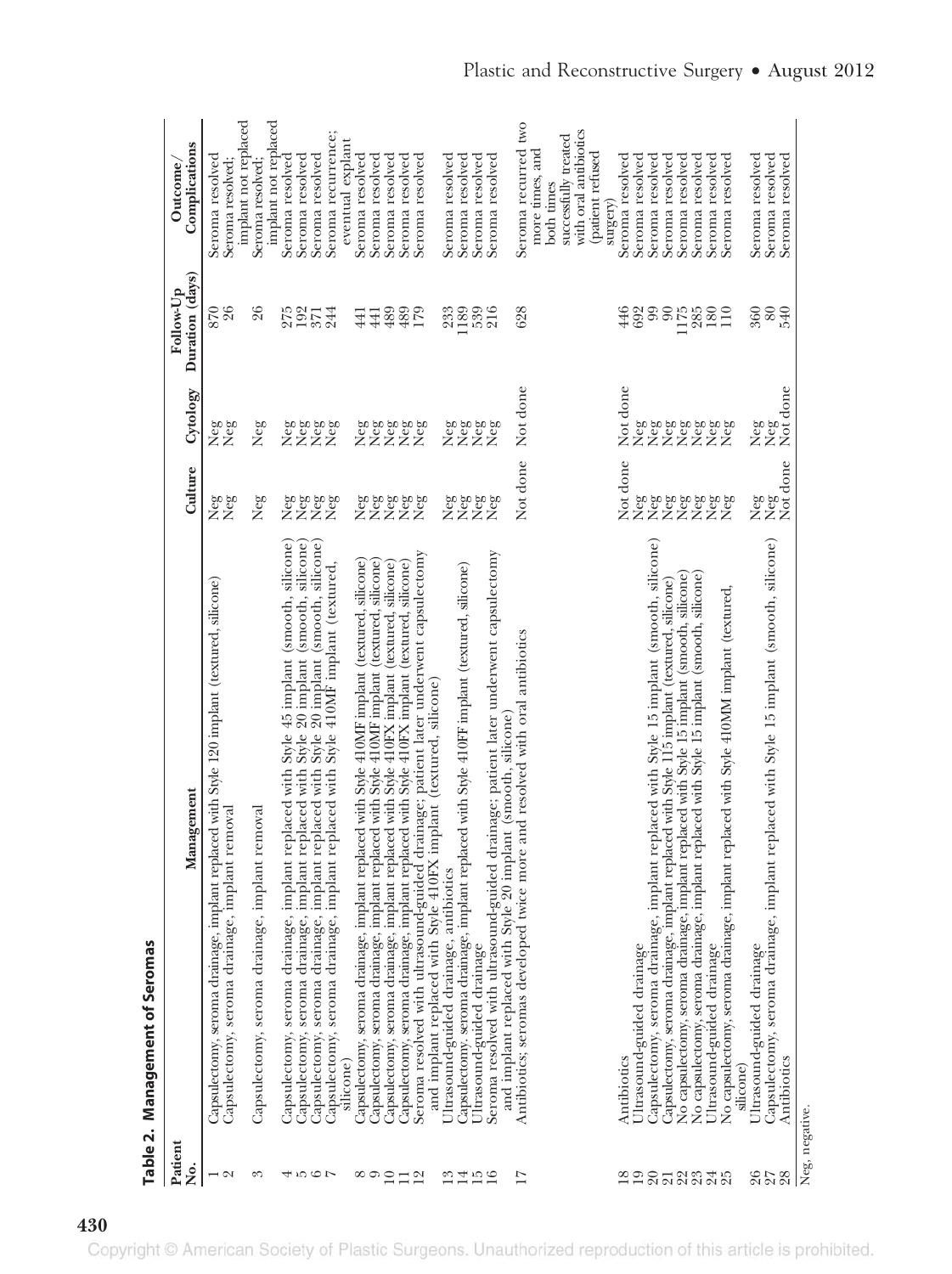Of the 18 breasts of 28 (64 percent) that underwent implant exchange procedures, one (6 percent) had a smooth device exchanged for a Biocell textured device, eight (44 percent) had textured devices exchanged for smooth devices, and nine (50 percent) had textured devices replaced with a new Biocell textured device.

Of the eight patients successfully treated without surgical intervention, five (18 percent) resolved with only ultrasound-guided seroma drainage, and three (11 percent) seromas resolved with antibiotic therapy alone. Overall, ultrasoundguided drainage procedures successfully resolved the seromas in five of the nine patients (56 percent) in whom it was attempted.

All patients who had ultrasound-guided or surgical drainage had seroma fluid sent for culture as well as cytology. All tested specimens were negative for malignancy or infection. The three patients whose seromas resolved on antibiotic therapy alone did not have the seroma fluid evaluated with culture or cytology; 27 of 28 seromas (96 percent) were treated successfully by one of the five described approaches. There was one recurrent seroma (3.6 percent) in our series. This patient was initially treated with complete capsulectomy with drainage and placement of a new Biocell textured implant. Ten weeks postoperatively, she developed erythema and swelling consistent with a seroma or infection. This was successfully managed with surgery, including drainage of the seroma, device explantation, and oral antibiotics. All her cultures were negative.

As a frame of reference for the type of devices commonly used by the three lead investigators, all implants placed in these practices for a representative single year from 2005 to 2006 were reviewed. A total of 950 devices were placed in 509 patients; 482 (51 percent) were smooth, and 468 (49 percent) were Biocell textured devices. Of the 509 patients, 147 (29 percent) underwent breast reconstruction, whereas 362 (71 percent) had cosmetic breast surgery procedures.

At Georgetown University Hospital, our reference data on 142 patients operated on during that 1-year period showed a stronger preference for smooth devices (210 implants; 86 percent) versus Biocell textured implants (33 implants; 14 percent). Drs. Glicksman and Brown use a majority of Biocell textured devices. A total of 435 (62 percent) of the 707 devices they placed during that 1-year period were Biocell textured implants. All three surgeons use only the Biocell variety of textured implants. Based on this ratio of usage of textured versus smooth implants in this single year, and assuming that the usage ratio is relatively constant, textured Biocell implants were statistically more likely to be associated with late seroma  $(p < 0.0001)$  compared with smooth implants in this study. This series represents the retrospective evaluation of three independent plastic surgeons. Each of the surgeons had his or her own specific decision process for selecting the particular treatment plan for each patient. Although care is individualized to each patient, each plastic surgeon had his or her own individual thought process that drove treatment selection.

Dr. Spear's decision process centered on narrowing the diagnosis, followed by a definitive treatment. Specifically, if a late swelling developed in a patient with a breast implant, the patient was first brought for serial examinations over several weeks to determine whether the symptoms progressed or resolved spontaneously. If there was any erythema, warmth, or malaise, the patient was empirically started on antibiotics. Those patients whose swelling did not appear to be infectious (either no signs of infection or the swelling remained despite a course of antibiotics) were then deemed to have late seromas. The patient was sent for a diagnostic ultrasound; if the radiologist found that it could be easily and safely tapped, then it was drained and sent for studies; if the seroma did not recur following such drainage, then no further intervention was performed. If the seroma was not percutaneously drained, then the patient was taken to the operating room, where the seroma was drained and the periprosthetic space evaluated. Seroma fluid was sent for Gram stain, aerobic and anaerobic culture, and cytologic analysis. The implant was removed, and if the capsule was thickened or appeared abnormal in any way, a surgical capsulectomy or capsule curretage was performed. The cavity was irrigated copiously with Betadine (Purdue Products, Stamford, Conn.) irrigation followed by antibiotic-containing saline, and then a new smooth implant was placed in the same setting. Of the 11 breast seromas treated by Dr. Spear, all underwent capsulectomy (100 percent), nine (82 percent) underwent capsulectomy and implant exchange, and two (18 percent) had capsulectomy and implant removal without placement of new implants.

Dr. Glicksman's decision-making process centered around avoiding the loss of an implant due to an infection. If the patient presented with late swelling associated with any signs/symptoms of infection (erythema, warmth), then the patient was empirically prescribed oral antibiotics, while an attempt was made to schedule a diagnostic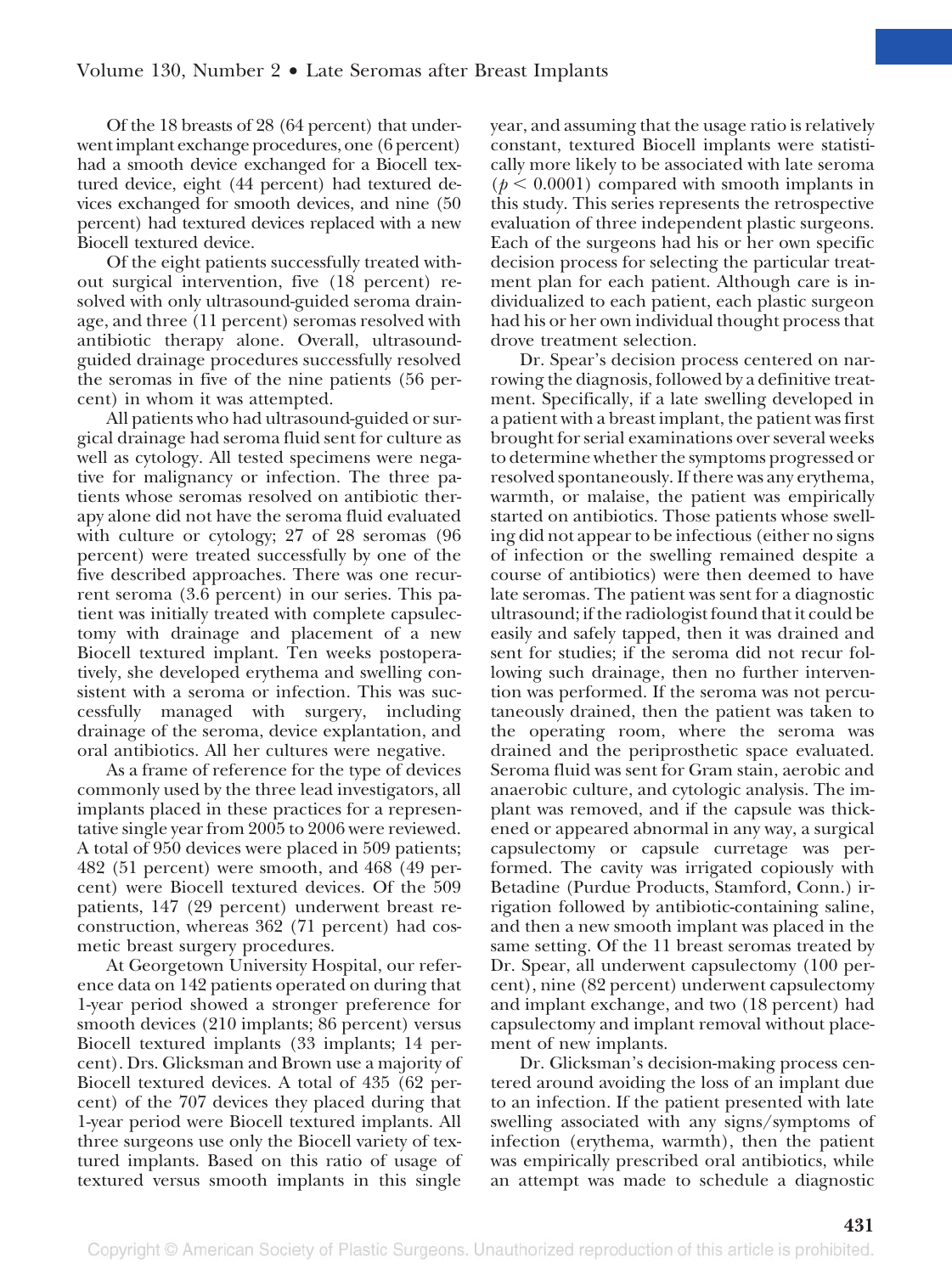ultrasound with aspiration of periprosthetic fluid as soon as possible. Fluid collected was sent for aerobic and anaerobic cultures and Gram stain; cytologic analysis was requested on all reconstructive patients who presented with late seromas since 2009. Not all late seroma patients were compliant, and several refused ultrasound and drainage. If a patient underwent ultrasound-guided drainage and there was no recurrence of swelling within 6 months, then no further intervention was performed. In those patients with older generation round silicone gel or McGhan Style 153 implants, imaging studies were performed to evaluate for rupture. Patients with ruptured implants underwent explantation, capsulectomy, and replacement with either smooth or Biocell textured devices. Patients with evidence of infection underwent explantation without replacement.

If the ultrasound-guided drainage was followed by seroma recurrence with no evidence of infection, the patient was given the option of repeat ultrasound-guided drainage or implant removal with cultures, Gram stain, triple antibiotic irrigation, Betadine irrigation, complete capsulectomy, and replacement to a new implant. Of the eight breast seromas treated by Dr. Glicksman, three underwent capsulectomy and implant exchange, three had ultrasound-guided drainage alone, and two were treated with antibiotics alone.

Dr. Brown's approach was to initially assess for a history of trauma and to examine for any evidence of infection. If a fluid wave was clearly visible, he generally attempted ultrasound-guided drainage, sending fluid for culture and cytology. If the seroma resolved with aspiration, he then prescribed a course of anti-inflammatory medications and/or antibiotics. If the seroma recurred following ultrasoundguided drainage, then the patient was taken to the operating room for exploration. If the capsule was mature and thin, without evidence of infection, then the wound was irrigated and the implant replaced; capsulotomy was performed if necessary. If the capsule was thickened, then a capsulectomy was performed and the implant usually changed. Of the nine breast seromas treated by Dr. Brown, three underwent capsulectomy and implant exchange, three had implants exchanged without capsulectomy, two had ultrasound-guided drainage alone, and one was treated with antibiotics alone.

#### **DISCUSSION**

The etiology of late periprosthetic breast seromas has been the subject of speculation without any clear cut consensus regarding their frequency or likely usual cause. There have been only a handful of case and small series reports of late seromas. $6-14$  Fewer than 20 cases of late seromas have been published to date. Suspected causes of late seroma have included clinical infection, subclinical infection (including biofilm), malignancy (including anaplastic large cell lymphoma), capsule tear, microtrauma, mechanical shearing, and idiopathic. In a 2004 article, Adams and colleagues published a comprehensive article on the management of a wide variety of breast implant– related issues in an effort to address the U.S. Food and Drug Administration's concern over reoperation rates, and to guide physicians and patients in the management of certain potentially challenging situations.15 They made comprehensive diagnostic and therapeutic recommendations for the following six scenarios: request for implant size exchange, capsular contracture, stretch deformities, silent rupture, undefined systemic symptom complexes, and possible periprosthetic space infection or seroma. At that point in time, the emphasis was mostly on diagnosing and treating infection rather than on seroma. Once infection was ruled out clinically and by culture, options for seroma management included, in part, doing nothing, removal of one or both implants, and removing the affected implant and surrounding capsule with or without replacement. There did not appear at that time to have been any special or heightened concern regarding malignancy or a causative role for any one type of implant.

The relationship between implant type and the development of late seroma has been unclear. Hall-Findlay recently reported her observations that late seromas appeared more common with certain aggressively textured implants.16 She reviewed 626 consecutive patients who underwent primary bilateral breast augmentation or primary bilateral mastopexy-augmentations after the moratorium in 1992. A total of 105 patients (17 percent) in her report had Biocell textured silicone implants placed. She found double capsules in 14 patients, all of whom had Biocell textured surface silicone implants. Of these 14 patients, three had seromas. She further reports that she had no late seromas or double capsules in her primary augmentations between 1983 and 2006, before she started using Biocell implants, and suggests that seromas and double capsules are therefore a complication unique to these aggressively textured Biocell implants.

In our current study, 27 of 28 (96 percent) of our reported late seromas were associated with Biocell textured implants, whereas our percentage of Biocell textured implants used in our three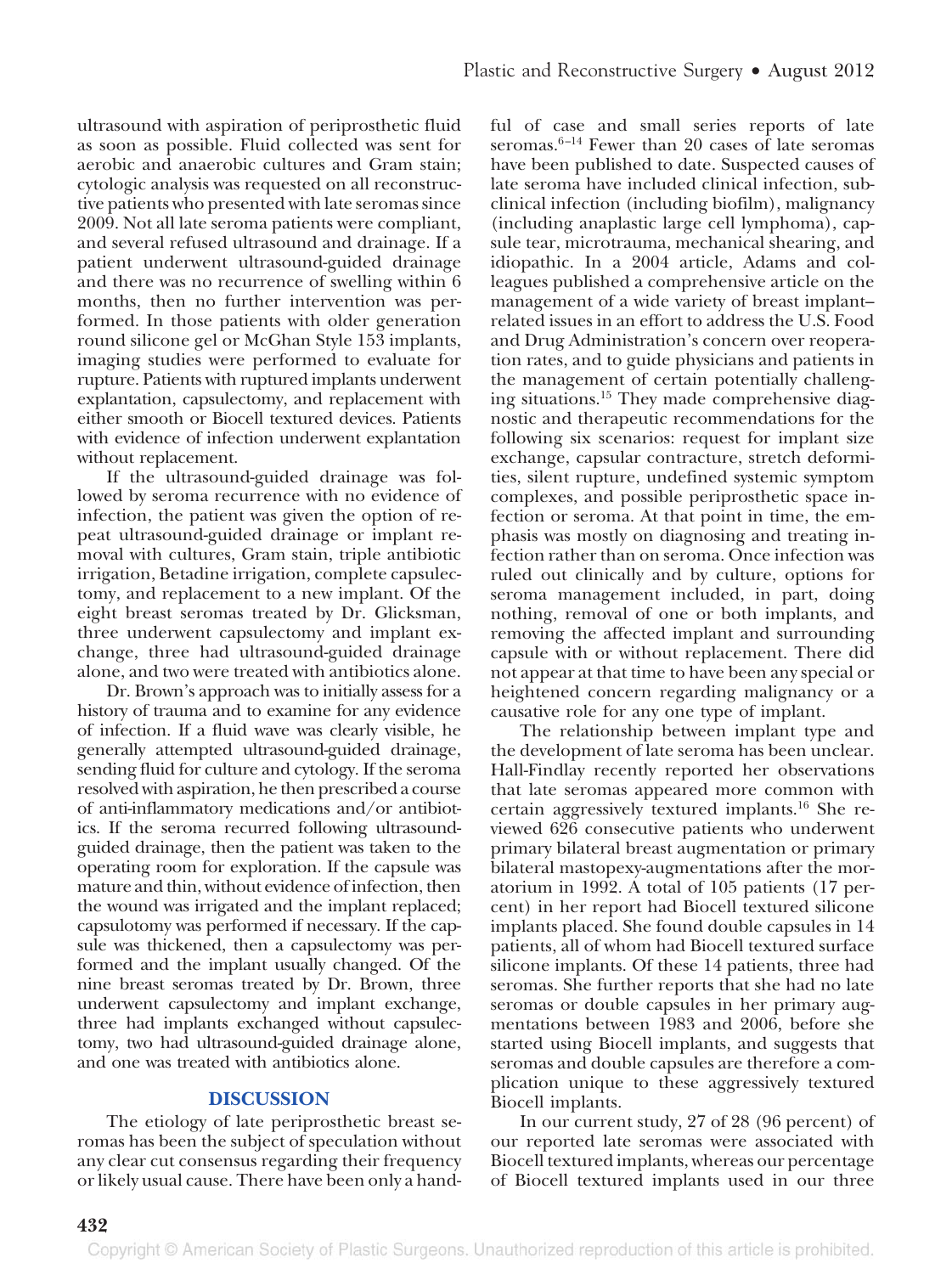practices during that overlapping year ranged from 14 percent (S.L.S.) to 94 percent (C.G.), with an overall mean of 49 percent. Although our seroma data regarding texturing are dominated by the Biocell type of textured implant, this result could be in part due to selection bias because only the Biocell type of textured implant is used in our practices.

The subject of late seromas after breast implants has received renewed interest with the recent description of anaplastic large cell lymphoma occurring after the placement of breast implants. Part of the presentation of this lymphoma has been its frequent association with a late symptomatic swelling or seroma around a breast implant. In their systematic review of anaplastic large cell lymphoma, Kim and colleagues were able to identify 34 articles that included 36 cases of it and other non-Hodgkin's lymphomas involving the breast.17 Twenty-nine of the 36 (81 percent) were anaplastic large cell lymphoma. Fourteen of the 29 cases (48 percent) were reported as presenting with a seroma, whereas another 14 of the 29 cases (48 percent) did not provide sufficient information to ascertain whether a seroma was the presenting complaint or not. Only one (3 percent) was specified as not presenting as a seroma.

Increasing concern about the management of such late seromas and the heightened awareness of the possibility of associated malignancy has led to various new recommendations or algorithms for late seroma management.18 These algorithms include obtaining fluid for sophisticated cytology and culture.19 There are also more recent specific recommendations for what sort of cytological and pathological examinations are appropriate depending on the fluid and capsule findings. Current routine culture techniques are not sufficiently sensitive or accurate for the detection of chronic biofilm infections. In addition, biofilm evaluation techniques are not available at every facility. Despite these valid recommendations, it is interesting to note that all 25 cultures performed in this report were negative, as were the 25 specimens sent for cytology. The potential benefit of such more sophisticated and important tests despite their theoretical significant value may be very low, based on our experience of successful management of such late seromas without this new information.

All but one of the patients in our series were ultimately successfully treated for their seromas, and none had any clear evidence of malignancy or documented subclinical infection. The successful outcomes of our reported cases support the notion that all or most of these late seromas were idiopathic in the sense that we were unable to document either a suspected infection or occult malignancy. Although the relationship between biofilm and capsular contracture has been documented,20,21 the connection between biofilm and late seroma has not yet.<sup>16</sup> Biofilm does need to be at least considered as a possible etiology in the future. However, without specifically treating or looking for a biofilm source, 27 of our 28 cases of late seroma were successfully treated with the described methods. Among the 28 seromas described in this study, 13 (46 percent) had associated findings that suggest an etiology or at least an aggravating factor. These factors include suspected (but undocumented) infection (five breasts, 18 percent), implant rupture or bleed (four breasts, 14 percent), trauma (three breasts, 11 percent), and dark fluid resembling old hematoma (two breasts, 7 percent). Although all 13 of these breasts had a clinical diagnosis of seroma at the time of treatment, the associated findings raise the suspicion that these factors contributed to seroma formation. All the patients with findings suggestive of infection had fluid sent for culture, yet the results were uniformly negative. Although systemic antibiotics might have reduced many of the symptoms of infection, the inflammatory effects probably manifested as seroma. Similarly, hematoma, gel bleeding, and trauma could have promoted an inflammatory reaction that resulted in seroma in these cases.

There are a variety of recently described methods to manage late seromas.<sup>18,19</sup> The literature suggests early acquisition of the seroma fluid to rule out infection and malignancy with microbiology and cytology evaluation. The physician must decide whether to proceed with percutaneous versus open therapeutic drainage of the fluid collection. If the decision is made to surgically drain the seroma, the capsule needs to be inspected to determine whether local biopsy or total capsulectomy is necessary. Implant replacement also needs to be considered. In our series, the most common methods were implant replacement and seroma drainage (18 of 28, 64 percent), with capsulectomy in 15 of 28 (54 percent), or without capsulectomy in three of 28 (11 percent). Indications for capsulectomy include but are not limited to a thick, nonpliable capsule, evidence of infection or inflammation or an abnormal mass within the capsule, or failure of a prior drainage procedure. It should be noted that if biofilm is in fact part of the etiology of a late seroma, such implant replacement and total capsulectomy would most likely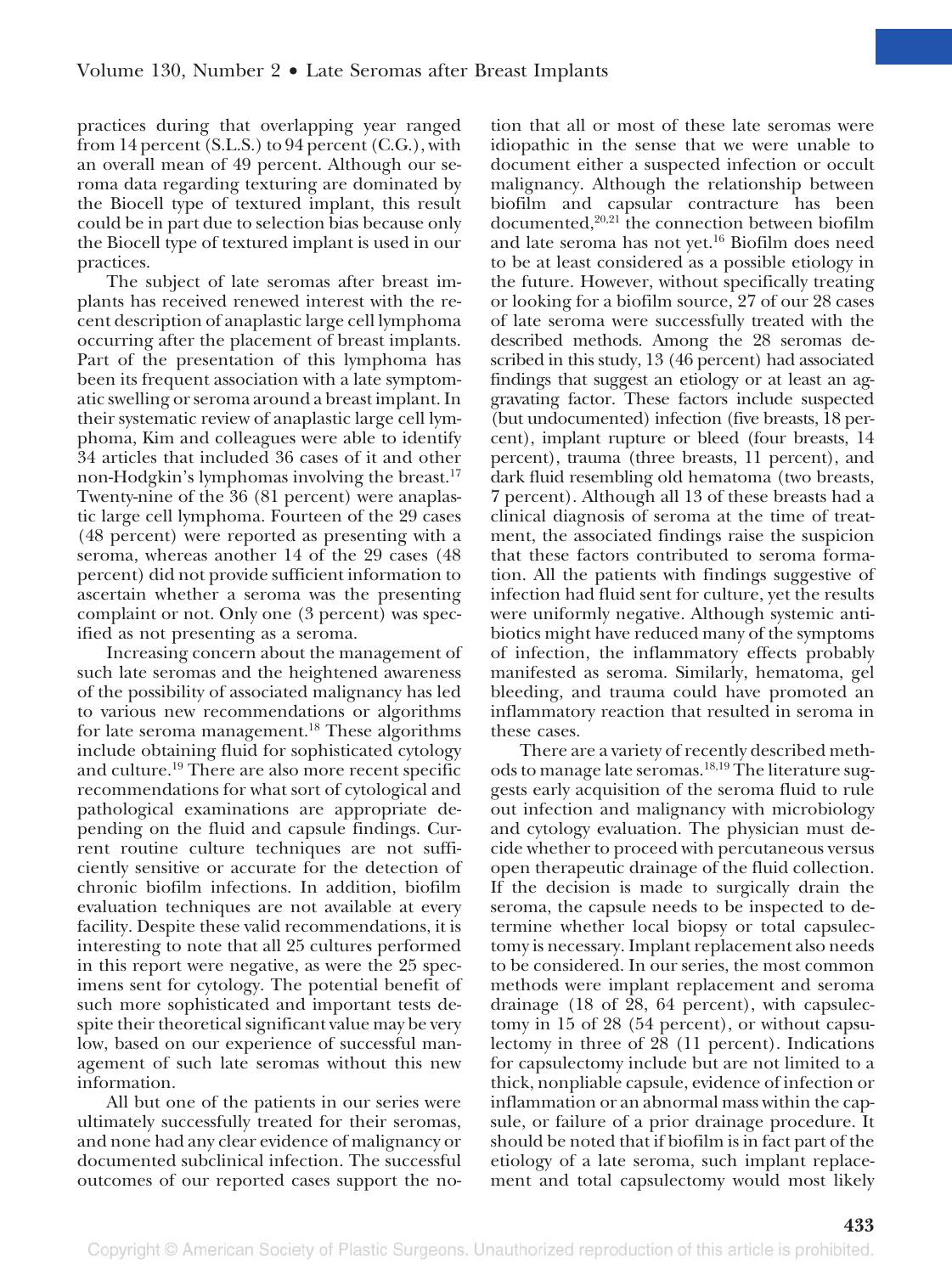also be the most effective way of successfully treating the problem and reducing the risk of recurrence.

The fact that these late seromas were successfully managed by a variety of different approaches speaks to the possibility of trying less aggressive treatment plans first. So, depending on the clinical circumstances, ultrasound-guided therapeutic aspiration with culture and cytology may often be a rational first step. If this resolves the problem, nothing further need be done. On the other hand, the more definitive and reliable approach appears to be surgical intervention with drainage, device exchange, and possible capsulectomy. One surprising feature of this review was the equivalent and almost paradoxical success with implant exchange whether replacing with a new Biocell textured or smooth implant.

Although in an early case in our series we replaced a smooth implant with a Biocell textured device at the time of seroma drainage and capsulectomy, the fact that 27 of 28 of our late seromas occurred with Biocell textured implants certainly suggests that replacement of a textured implant with a smooth implant when possible should logically maximally reduce the likelihood of a recurrence, especially in the long run. With late seromas seen most often with Biocell textured implants, replacement with a smooth implant seems logical. Also, given the fact that seroma aspiration alone was successful 56 percent of the time, this might be an appropriate first step both diagnostically and therapeutically for many patients. Our experience supports the hypothesis that late seromas are most reliably treated with implant exchange with or without capsulectomy based on success with that approach in 19 of 20 breasts. Finally, it is important to remember that these cases represent seromas that developed late (at least 1 year) following implant placement. Our study is not geared to address whether the treatment would prevent future late seromas, and although some of our patients were followed for more than 1 year, we cannot speculate on whether these patients might develop a new longer-term late seroma.

#### **CONCLUSIONS**

Based on our experience in this series, including following routine microbiology and cytology studies, the majority of late seromas seen in our practices remain defined as idiopathic, without hard evidence of infection or malignancy. The overwhelming majority of such seromas in this report of 28 cases were found to involve a Biocell

textured surface breast implant. A graduated hierarchy of different management strategies may be appropriate, with surgical intervention and device replacement being the most definitive. Virtually all implant-related late breast seromas in this series were successfully managed by the various described techniques. The recent increased interest in biofilm and anaplastic large cell lymphoma in association with breast implants will likely encourage more sophisticated testing and more aggressive treatment of late seromas and capsules, but in the meantime, this study suggests that these patients can be successfully treated with less sophisticated means.

#### *Scott L. Spear, M.D.*

Georgetown University Hospital 3800 Reservoir Road, NW PHC Building, 1st Floor Washington, D.C. 20007 spears@gunet.georgetown.edu

#### **REFERENCES**

- 1. Pajkos A, Deva AK, Vickery K, Cope C, Chang L, Cossart YE. Detection of subclinical infection in significant breast implant capsules. *Plast Reconstr Surg.* 2003;111:1605–1611.
- 2. Wirth GA, Brenner KA, Sundine MJ. Delayed silicone breast implant infection with *Mycobacterium avium-intracellulare*. *Aesthet Surg J.* 2007;27:167–171.
- 3. Clegg HW, Bertagnoll P, Hightower AW, Baine WB. Mammaplasty- associated mycobacterial infection: A survey of plastic surgeons. *Plast Reconstr Surg.* 1983;72:165–169.
- 4. U.S. Food and Drug Administration. Anaplastic large cell lymphoma (ALCL) in women with breast implants: Preliminary FDA findings and analyses. Available at: Accessed November 2011.
- 5. Kim B, Roth C, Chung KC, et al. Anaplastic large cell lymphoma and breast implants: A systematic review. *Plast Reconstr Surg.* 2011;127:2141–2150.
- 6. Cormack G. Breast hypoplasia. *Br J Plast Surg.* 1991;44:628.
- 7. Wuest WL. Breast implant seroma in pregnancy. *Br J Plast Surg.* 1992;45:328.
- 8. Hasham S, Akhtar S, Fourie LR. Persistent seroma following breast prosthesis explantation: A case report and review. *Eur J Plast Surg.* 2006;28:490–493.
- 9. Chourmouzi D, Vryzas T, Drevelegas A. New spontaneous breast seroma 5 years after augmentation: A case report. *Cases J.* 2009; 2:7126.
- 10. Fodor L, Moscona R. Late post-traumatic intracapsular seroma after breast augmentation. *J Plast Reconstr Aesthet Surg.* 2009;62:e609–e610.
- 11. Mazzocchi M, Dessy LA, Carlesimo B, Marchetti F, Scuderi N. Late seroma formation after breast surgery with textured silicone implants: A problem worth bearing in mind. *Plast Reconstr Surg.* 2010;125:176e–177e.
- 12. Oliveira VM, Roveda Junior D, Lucas FB, et al. Late seroma after breast augmentation with silicone prostheses: A case report. *Breast J.* 2007;13:421–423.
- 13. Tansley PD, Powell BW. Late swelling after bilateral breast augmentation. *J Plast Reconstr Aesthet Surg.* 2011;64:261–263.
- 14. Pinchuk V, Tymofii O. Seroma as a late complication after breast augmentation. *Aesthetic Plast Surg.* 2011;35:303–314.